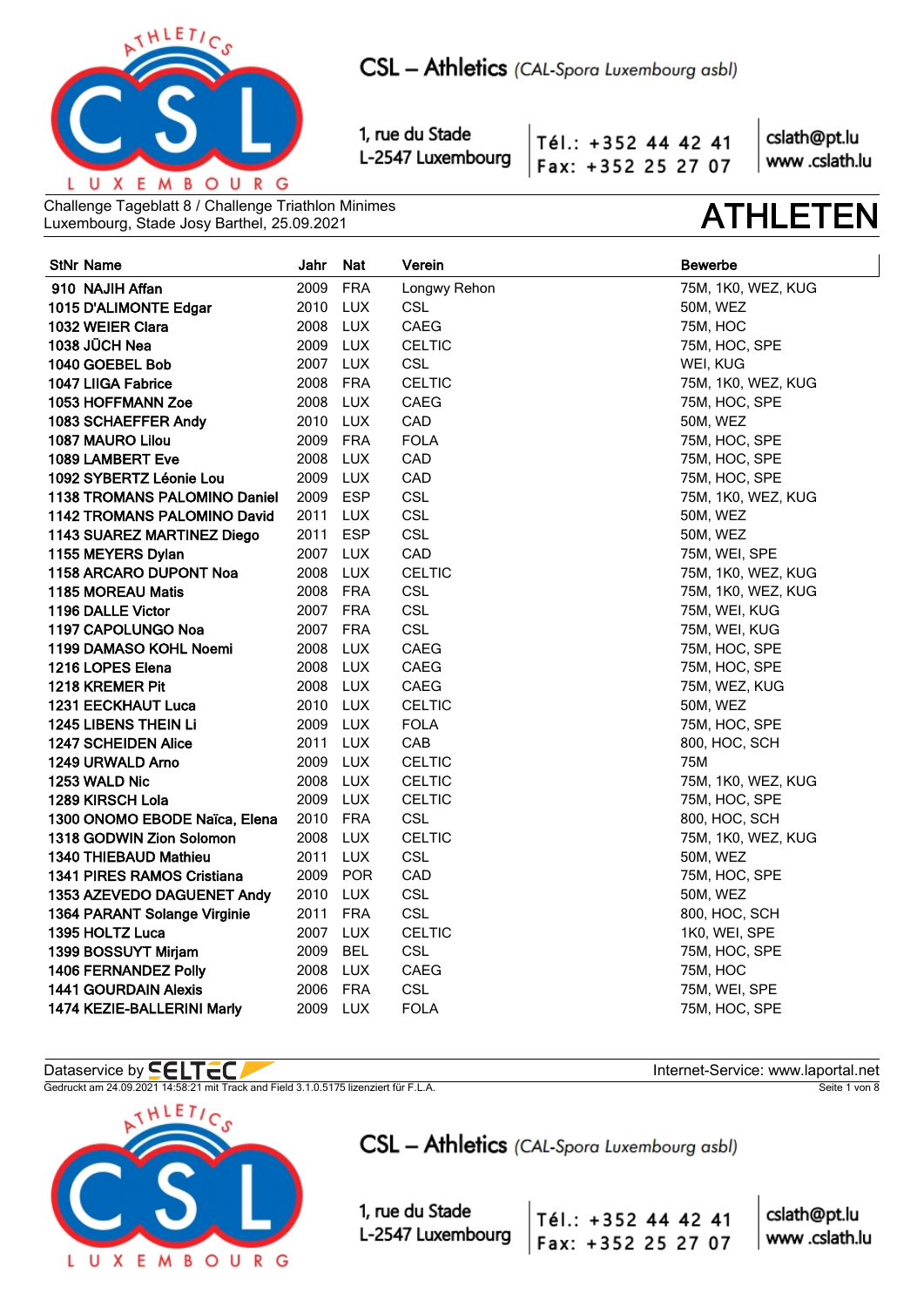

Tél.: +352 44 42 41 Fax: +352 25 27 07

cslath@pt.lu www.cslath.lu

Challenge Tageblatt 8 / Challenge Triathlon Minimes Luxembourg, Stade Josy Barthel, 25.09.2021 **ATHLETEN**

| <b>StNr Name</b>                            | Jahr     | <b>Nat</b>     | Verein        | <b>Bewerbe</b>     |
|---------------------------------------------|----------|----------------|---------------|--------------------|
| 1490 HELMINGER Shaheen                      | 2007     | <b>LUX</b>     | <b>CSL</b>    | 75M, WEI, KUG      |
| 1524 WEYDERT Henri                          | 2007 LUX |                | CAD           | 75M, WEI, SPE      |
| 1527 DE BACKER-MULLER Noah                  | 2007 LUX |                | CAD           | 75M, HOC, SPE      |
| 1537 KAELL Jim                              | 2008     | LUX            | CAB           | 75M, 1K0, WEZ, KUG |
| 1538 KRUMLOVSKY Gina                        | 2008 LUX |                | CAB           | 75M, HOC, SPE      |
| <b>1558 PURAYE Mil</b>                      | 2009     | <b>LUX</b>     | <b>CAEG</b>   | 75M, WEZ, KUG      |
| 1564 KAELL Joshua Francis                   | 2011     | <b>LUX</b>     | CAEG          | 50M, WEZ           |
| 1598 SCHOLER Julie                          | 2009     | <b>LUX</b>     | <b>CELTIC</b> | 75M, HOC, SPE      |
| 1615 REITER Anne                            | 2011     | <b>LUX</b>     | <b>CELTIC</b> | 800, HOC, SCH      |
| 1631 PECHON Daria                           | 2011     | <b>BEL</b>     | <b>CAPA</b>   | 800, HOC, SCH      |
| 1633 LUDOVICY Hannah                        | 2010     | <b>LUX</b>     | CAPA          | 800, HOC, SCH      |
| 1636 KAYSER Max                             | 2006 LUX |                | CSL           | 75M, WEI, KUG      |
| 1644 KALMES Thierry                         | 2009 LUX |                | CAD           | 1K0, WEZ, KUG      |
| 1692 KREMER Tino                            | 2011     | <b>LUX</b>     | <b>CELTIC</b> | 50M, WEZ           |
| 1732 GILLENGERTEN Leo                       | 2011     | <b>LUX</b>     | <b>FOLA</b>   | 50M, WEZ           |
| 1740 GIWER Joris                            | 2010     | <b>LUX</b>     | <b>CAEG</b>   | 50M, WEZ           |
| 1755 WALLIG Mika                            | 2007 LUX |                | CAB           | 75M, WEI, SPE      |
| 1766 BOUW Myriam                            | 2008     | <b>NED</b>     | CSL           | 75M, HOC, SPE      |
| 1767 BARLETTA Lola                          | 2010     | <b>FRA</b>     | CAS           | 800, HOC, SCH      |
| 1792 BRAUN Emma Marie Anna                  | 2009     | <b>LUX</b>     | <b>CELTIC</b> | 75M, HOC, SPE      |
| 1805 THIEL Emma                             | 2011 LUX |                | <b>CELTIC</b> | 800, HOC, SCH      |
| <b>1813 SPULE Katrina</b>                   | 2008     | LAT            | <b>CSL</b>    | 75M, HOC, SPE      |
| 1816 SPULE Sofija                           | 2011     | LAT            | <b>CSL</b>    | 800, HOC, SCH      |
| <b>1817 SONDORE Stella</b>                  | 2011     | LAT            | CSL           | 800, HOC, SCH      |
| 1821 REICHLING Jeremy                       | 2007     | <b>LUX</b>     | <b>CELTIC</b> | 75M, WEI, KUG      |
| <b>1826 AVERJANOVS Arturs</b>               | 2011     | LAT            | <b>CSL</b>    | 50M, WEZ           |
| <b>1827 DAUCH Mathis</b>                    | 2008     | <b>LUX</b>     | <b>LIAL</b>   | 1K0, WEZ           |
| <b>1829 BOUWMEISTER Julianne</b><br>Saartie | 2010     | <b>NED</b>     | CAEG          | 800, HOC, SCH      |
| 1834 D'ALIMONTE Carlotta                    | 2008     | LUX            | <b>CSL</b>    | 75M, HOC, SPE      |
| 1838 SCHOLZ Mailys                          | 2008 LUX |                | CSL           | 75M, HOC, SPE      |
| 1840 HALSDORF Kendra                        | 2011 LUX |                | CAS           | 800, HOC, SCH      |
| 1853 KUPTSOV Vladislav                      | 2009     | LUX/           | CSL           | 75M, 1K0, WEZ, KUG |
|                                             |          | <b>RUS</b>     |               |                    |
| 1885 JOLY Till                              | 2008     | LUX/BEL CELTIC |               | 75M, 1K0, WEZ, KUG |
| 1900 SAHR Tonya                             | 2009 LUX |                | <b>CSL</b>    | 75M, HOC, SPE      |
| 1917 HULTEN Dan                             | 2009     | LUX            | CAD           | 1K0, WEZ, KUG      |
| 1921 MERGEN Andy                            | 2011     | <b>LUX</b>     | CAB           | 50M, WEZ           |
| 1946 HUSTING Marta Maria Vera               | 2011 LUX |                | <b>FOLA</b>   | 800, HOC, SCH      |

Gedruckt am 24.09.2021 14:58:21 mit Track and Field 3.1.0.5175 lizenziert für F.L.A. Seite 2 von 8 Seite 2 von 8



CSL - Athletics (CAL-Spora Luxembourg asbl)

1, rue du Stade L-2547 Luxembourg

Dataservice by  $\blacksquare\blacksquare\blacksquare\blacksquare\blacksquare\blacksquare$ 

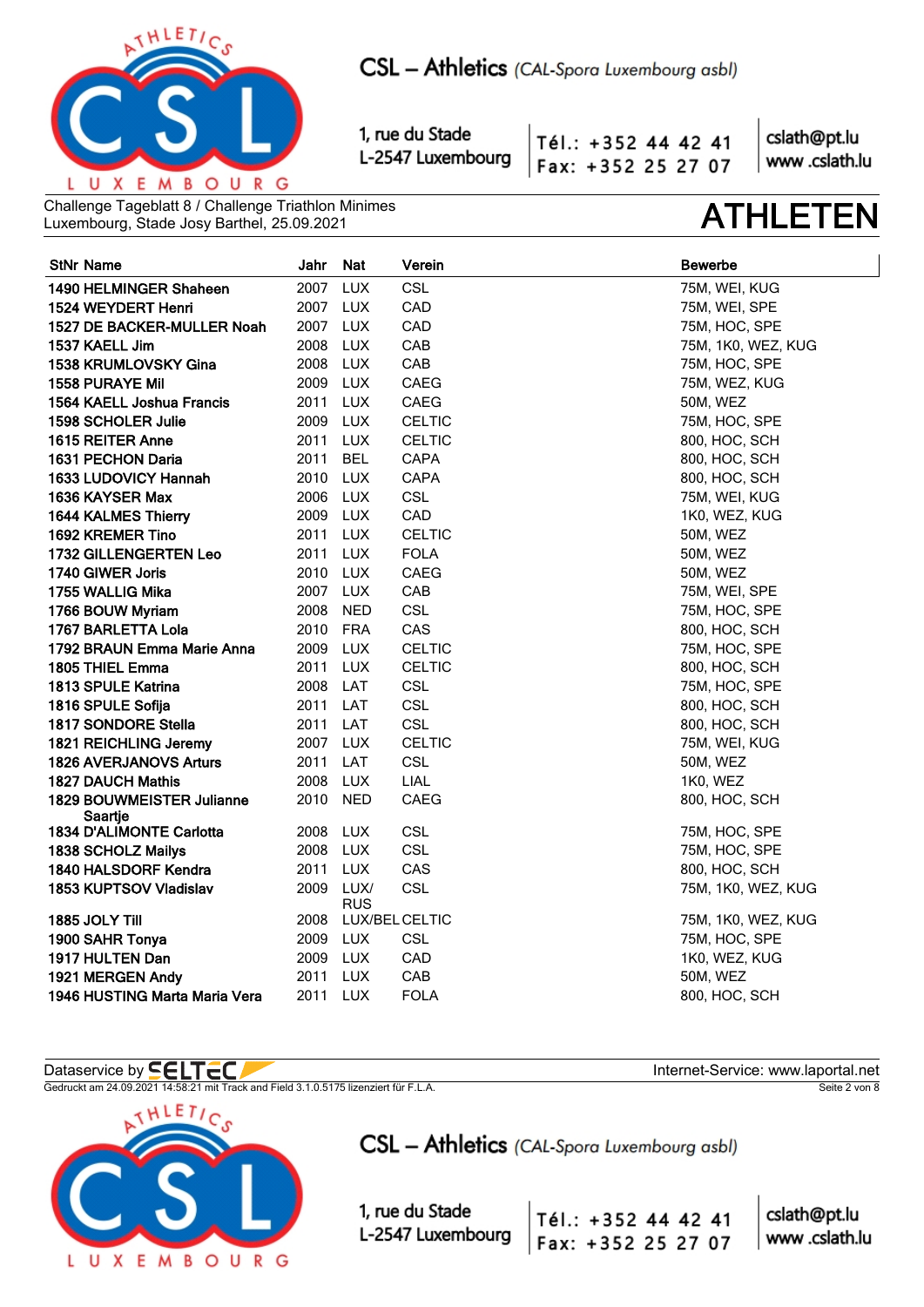

Tél.: +352 44 42 41 Fax: +352 25 27 07

cslath@pt.lu www.cslath.lu

Challenge Tageblatt 8 / Challenge Triathlon Minimes Luxembourg, Stade Josy Barthel, 25.09.2021 **ATHLETEN**

| <b>StNr Name</b>                                    | Jahr                 | <b>Nat</b>      | Verein                   | <b>Bewerbe</b>       |
|-----------------------------------------------------|----------------------|-----------------|--------------------------|----------------------|
| 1989 KIRSCH ADOMATIS Jan                            | 2010                 | <b>LUX</b>      | CAD                      | 50M, WEZ             |
| Niclas Josy                                         |                      |                 |                          |                      |
| 2002 BISSEN Elodie                                  | 2009                 | <b>LUX</b>      | CAD                      | 75M, HOC, SPE        |
| 2010 LAMY Rachel                                    |                      | 2010 LUX        | <b>CELTIC</b>            | 800, HOC, SCH        |
| 2077 STRACKS Timothée                               | 2011                 | LUX             | <b>CSL</b>               | 50M, WEZ             |
| 2128 MARQUES Anael                                  |                      | 2009 AGO        | <b>FOLA</b><br>CSL       | 75M, HOC, SPE        |
| 2132 HERR Frédéric                                  | 2010 LUX             |                 |                          | 50M, WEZ             |
| 2136 LALLEMAND Simon                                | 2007 FRA<br>2009     |                 | <b>CSL</b><br>CAD        | 75M, HOC, SPE        |
| 2142 KOCH Lena                                      |                      | <b>LUX</b>      |                          | HOC, SPE             |
| 2170 CONTER Yann                                    | 2010 LUX             |                 | <b>FOLA</b>              | 50M, WEZ             |
| 2180 THEISEN Olivier                                | 2011 LUX<br>2006 CPV |                 | CAD<br><b>CAPA</b>       | 50M, WEZ             |
| 2202 SEMEDO GOMES Geovane                           |                      |                 |                          | 75M, WEI, KUG        |
| 2211 GILLEN Tessy Marie-Sophie                      | 2011 LUX             | <b>LUX</b>      | <b>CELTIC</b>            | 800, HOC, SCH        |
| 2214 SCHMIT Estelle                                 | 2011<br>2011 ESP     |                 | <b>CSL</b><br><b>CSL</b> | 800, HOC, SCH        |
| 2221 SUAREZ MARTINEZ Sofia                          |                      | 2007 LUX/FRACSL |                          | 800, HOC, SCH        |
| 2234 CHATEAU-DUCOS Karel<br>2280 WAMPACH Henri Jude |                      | 2010 LUX        | <b>FOLA</b>              | 75M, HOC, SPE        |
| 2283 FOLSCHEID Colin                                | 2010 LUX             |                 | CAD                      | 50M, WEZ             |
| 2285 SCHMIT Julien Edmond John                      | 2011 LUX             |                 | CAD                      | 50M, WEZ<br>50M, WEZ |
| 2310 WEISS Lorie                                    | 2010 LUX             |                 | CAPA                     | 800, HOC, SCH        |
| 2315 HOFFMANN Keira                                 |                      | 2008 LUX        | CAEG                     | 75M, HOC, SPE        |
| 2317 REDING Filip                                   | 2007 LUX             |                 | CAEG                     | 75M, WEI, SPE        |
| 2318 BELLING Charlie                                | 2009 LUX             |                 | CAEG                     | <b>75M, HOC</b>      |
| 2327 LEY Jamie                                      | 2007 LUX             |                 | <b>CELTIC</b>            | 1K0, WEI, SPE        |
| 2331 BOEVER Ella                                    | 2008 LUX             |                 | <b>FOLA</b>              | 75M, HOC, SPE        |
| 2337 LOSCH Julien                                   | 2010 LUX             |                 | <b>CELTIC</b>            | 50M, WEZ             |
| 2341 BEISSEL Antoine                                | 2009 LUX             |                 | <b>CSL</b>               | 75M, 1K0, WEZ, KUG   |
| 2357 KOTECKÁ Marie Anna                             | 2009 CZE             |                 | <b>CELTIC</b>            | 75M, HOC             |
| 2358 LAMY Cédric                                    | 2008 LUX             |                 | <b>CELTIC</b>            | 75M, KUG             |
| 2424 KLEIN SCHLENTZ Bastien                         | 2009 LUX             |                 | CAD                      | 1K0, WEZ, KUG        |
| 2428 MEIS Mara                                      | 2011                 | LUX.            | <b>CELTIC</b>            | 800, HOC, SCH        |
| 2458 NEISES Jeanne                                  | 2008                 | <b>LUX</b>      | <b>CAEG</b>              | 75M                  |
| 2462 WEBER Lynn                                     |                      | 2009 LUX        | <b>FOLA</b>              | 75M, HOC, SPE        |
| 2471 STEFANETTI Nick                                | 2010 LUX             |                 | CAEG                     | 50M, WEZ             |
| <b>2473 LENSMENT Elise</b>                          | 2011                 | EST             | <b>CSL</b>               | 800, HOC, SCH        |
| 2474 WEIS June Lilly                                | 2009 LUX             |                 | <b>CELTIC</b>            | 75M, HOC, SPE        |
| <b>2480 DIESCHBOURG Lis</b>                         | 2008 LUX             |                 | CAEG                     | 75M                  |
| 2494 USELDINGER Théo                                | 2010 LUX             |                 | <b>CELTIC</b>            | 50M, WEZ             |
| 2499 GOEBEL Anthony                                 | 2009                 | <b>LUX</b>      | <b>CSL</b>               | 75M, 1K0, WEZ, KUG   |
| 2514 JÜCH Mats                                      | 2006                 | LUX             | <b>CELTIC</b>            | 75M, WEI, SPE        |

Gedruckt am 24.09.2021 14:58:21 mit Track and Field 3.1.0.5175 lizenziert für F.L.A. Seite 3 von 8 Seite 3 von 8



# CSL - Athletics (CAL-Spora Luxembourg asbl)

Tél.: +352 44 42 41

Fax: +352 25 27 07

1, rue du Stade L-2547 Luxembourg

Dataservice by  $\blacksquare\blacksquare\blacksquare\blacksquare\blacksquare\blacksquare$ 

cslath@pt.lu

www.cslath.lu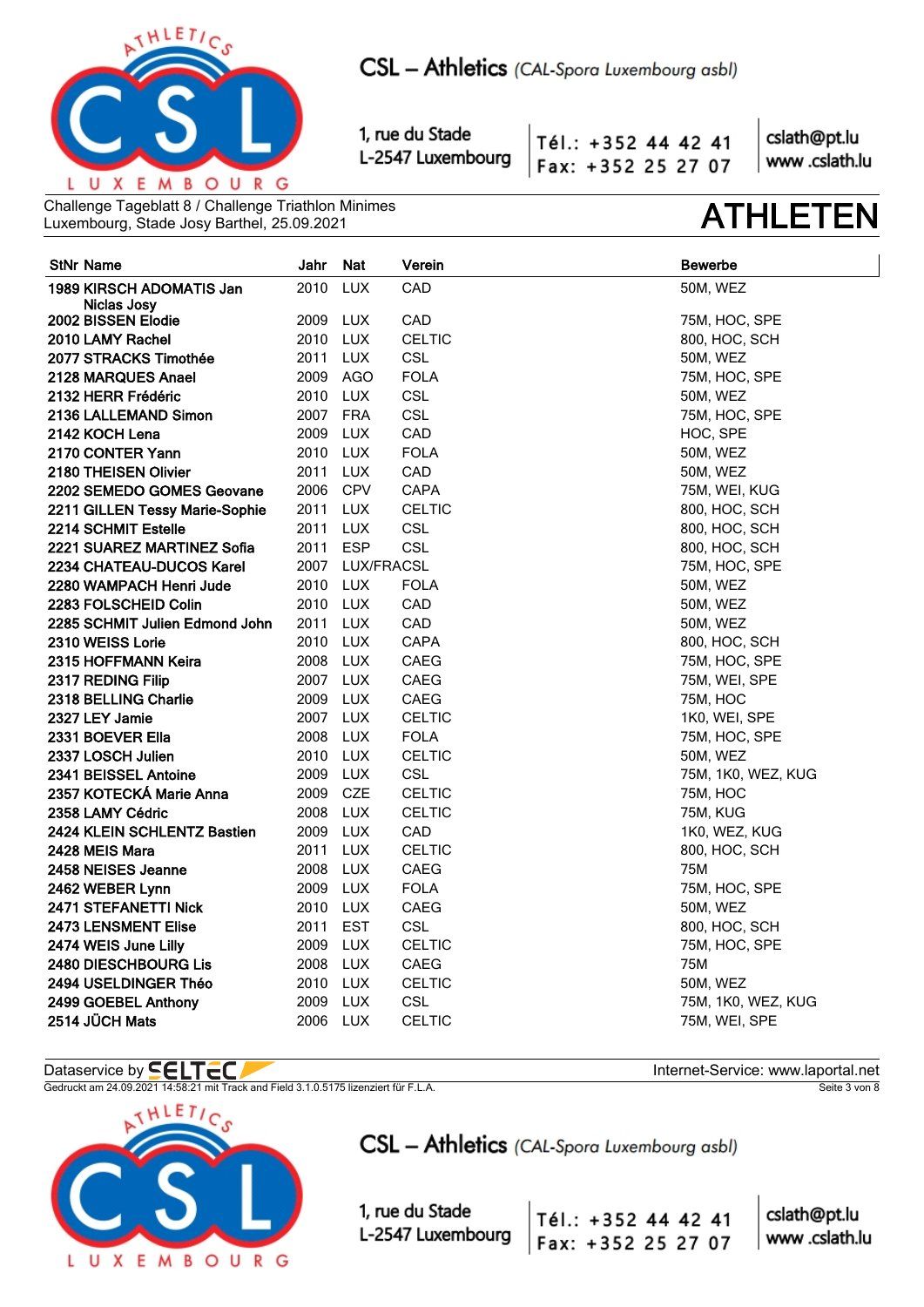

Tél.: +352 44 42 41 Fax: +352 25 27 07

cslath@pt.lu www.cslath.lu

Challenge Tageblatt 8 / Challenge Triathlon Minimes Luxembourg, Stade Josy Barthel, 25.09.2021 **ATHLETEN**

| <b>StNr Name</b>                              | Jahr         | Nat        | Verein            | <b>Bewerbe</b>                 |
|-----------------------------------------------|--------------|------------|-------------------|--------------------------------|
| 2548 NESEN Vicky                              | 2008         | <b>LUX</b> | CAPA              | 75M, HOC, SPE                  |
| 2558 GEHL Lisa                                | 2008 LUX     |            | <b>CELTIC</b>     | 75M, HOC, SPE                  |
| 2575 UNGEHEUER Sarah                          | 2011         | LUX        | <b>CAPA</b>       | 800, HOC, SCH                  |
| 2632 MIRANDA GOMES Emma                       | 2009         | <b>POR</b> | CAB               | 75M, HOC, SPE                  |
| 2640 HANAPPE Alix                             | 2009         | LUX        | <b>CELTIC</b>     | 75M, HOC, SPE                  |
| 2642 LAWAL MEYERS Chelly                      | 2008         | LUX        | CAEG              | 75M, HOC, SPE                  |
| Damilola                                      |              |            |                   |                                |
| 2645 FRANTZ ESCALONA Enrique                  | 2009         | <b>LUX</b> | <b>CSL</b>        | 75M, 1K0, WEZ, KUG             |
| 2656 KOPS Lou Damien                          | 2006         | LUX        | <b>CELTIC</b>     | 75M, WEI, SPE                  |
| 2662 POSPISIL Peter                           | 2011 SVK     |            | <b>CSL</b>        | 50M, WEZ                       |
| 2678 RECH Lou                                 | 2008<br>2011 | <b>LUX</b> | CAD<br><b>CSL</b> | 75M, HOC, SPE                  |
| 2681 LIEBERMANN Arthur<br>2716 OBERWEIS Steve | 2009 LUX     | LUX        | CSL               | 50M, WEZ                       |
| 2761 STEINER Noa                              | 2008         | LUX        | <b>CELTIC</b>     | 75M, 1K0, WEZ, KUG             |
| 2762 RECKINGER Nelly                          | 2009 LUX     |            | <b>CELTIC</b>     | 75M, HOC, SPE<br>75M, HOC, SPE |
| 2768 FUNCK Tessa                              | 2008 LUX     |            | <b>CELTIC</b>     | 75M, HOC, SPE                  |
| 2771 KUFFER-HARDT Lou                         | 2009 LUX     |            | <b>FOLA</b>       | 75M, HOC, SPE                  |
| <b>2772 RODRIGUES GOMES Chiara</b>            | 2011 LUX     |            | CAB               | 800, HOC, SCH                  |
| 2802 SCHEVERS Mara                            | 2009         | <b>LUX</b> | CAS               | 75M, HOC, SPE                  |
| 2803 BEISSEL Chloé                            | 2011 LUX     |            | CSL               | 800, HOC, SCH                  |
| 2809 ORIGER Lola                              | 2008 LUX     |            | <b>FOLA</b>       | 75M, HOC, SPE                  |
| 2810 SECK Leonie Olivia                       | 2010 LUX     |            | CSL               | 800, HOC, SCH                  |
| 2868 GILLENGERTEN Ben                         | 2008 LUX     |            | <b>FOLA</b>       | 75M, 1K0, WEZ, KUG             |
| 2869 VERNARDOS Panagiotis                     | 2008 GRC     |            | CSL               | 75M, 1K0, WEZ, KUG             |
| 2912 WEIS Eve, Chloë                          | 2008 LUX     |            | <b>CELTIC</b>     | 75M, HOC, SPE                  |
| 2915 NUNES Nélia                              | 2008         | LUX        | <b>CSL</b>        | 75M, HOC, SPE                  |
| 2916 WELTER Leo                               | 2011         | LUX        | <b>CSL</b>        | 50M, WEZ                       |
| 2918 KAYSER Leo                               | 2009         | LUX        | <b>CSL</b>        | 75M, 1K0, WEZ, KUG             |
| 2919 CLERC Fleur                              | 2008 FRA     |            | LIAL              | 75M, HOC, SPE                  |
| 2927 SCHAACK Sophia                           | 2008         | LUX        | CSL               | 75M, HOC, SPE                  |
| 2932 REY PANIAGUA Manuel                      | 2009         | <b>ESP</b> | <b>CSL</b>        | 75M, 1K0, WEZ, KUG             |
| 2949 CARA Vladimir                            | 2007 ROU     |            | <b>CSL</b>        | 75M, WEI, KUG                  |
| 2964 CAÑETE GALAN Martina                     | 2009         | <b>ESP</b> | CSL               | 75M, HOC, SPE                  |
| 2966 WEBER Tun                                | 2010 LUX     |            | CAEG              | 50M, WEZ                       |
| 2967 KRECKÉ Mex                               | 2009         | <b>LUX</b> | CAD               | 1K0, WEZ, KUG                  |
| 2969 MAMBETSHAEV Ildar                        | 2011 LUX     |            | <b>CSL</b>        | 50M, WEZ                       |
| 2975 KRÖGER Ava                               | 2010 LUX     |            | CAB               | 800, HOC, SCH                  |
| 2993 BLANCHE Eléonore                         | 2011         | FRA        | <b>CSL</b>        | 800, HOC, SCH                  |
| 2996 KAPINAJOVÁ Hana                          | 2010         | SVK        | <b>CSL</b>        | 800, HOC, SCH                  |
| 3012 KULHANJIAN Marazil Ann                   | 2008         | <b>USA</b> | CSL               | 75M, HOC, SPE                  |

Gedruckt am 24.09.2021 14:58:21 mit Track and Field 3.1.0.5175 lizenziert für F.L.A. Seite 4 von 8 Seite 4 von 8



CSL - Athletics (CAL-Spora Luxembourg asbl)

1, rue du Stade L-2547 Luxembourg

Dataservice by  $\blacksquare\blacksquare\blacksquare\blacksquare\blacksquare\blacksquare$ 

cslath@pt.lu Tél.: +352 44 42 41 www.cslath.lu Fax: +352 25 27 07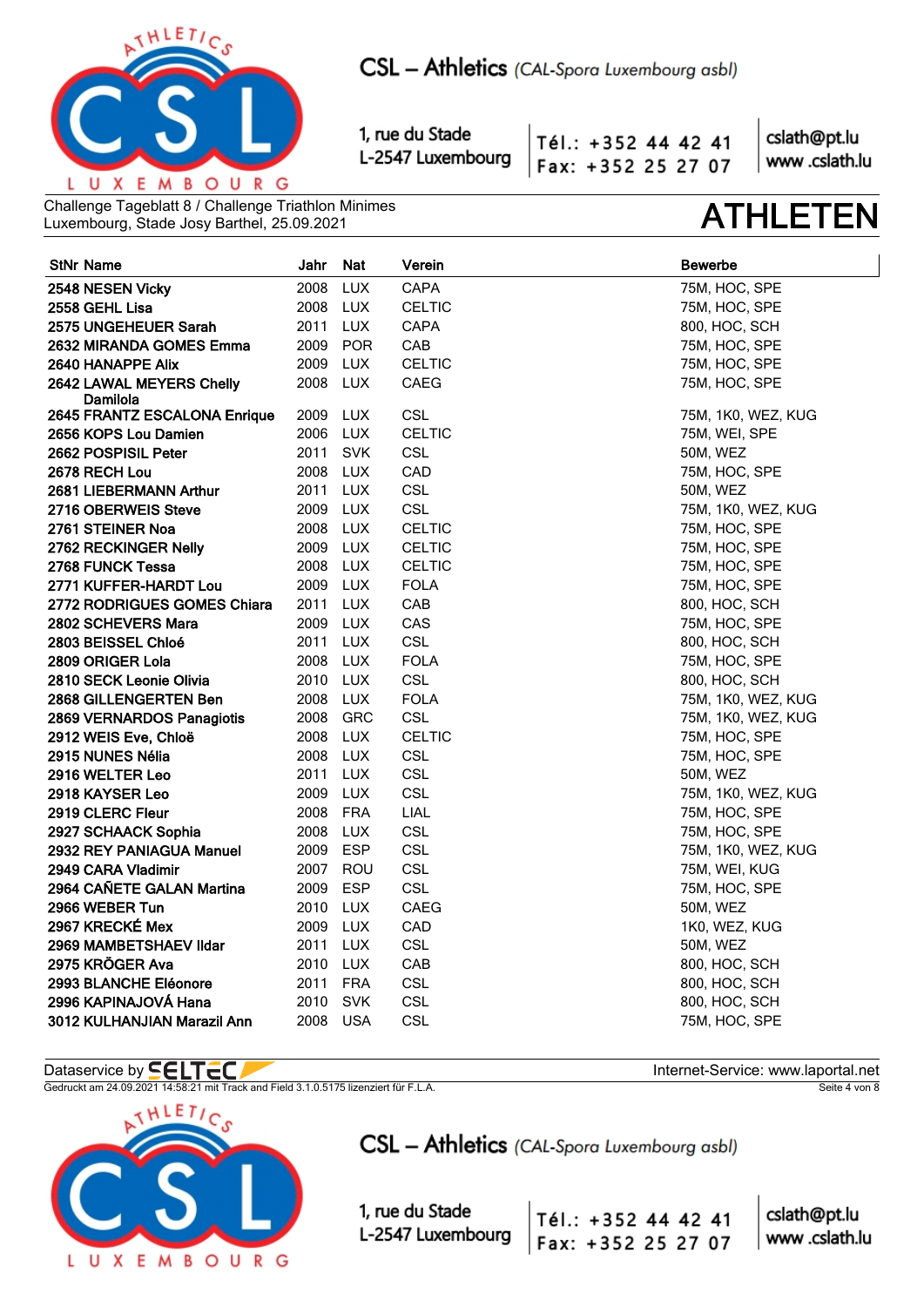

Tél.: +352 44 42 41 Fax: +352 25 27 07

cslath@pt.lu www.cslath.lu

Challenge Tageblatt 8 / Challenge Triathlon Minimes Luxembourg, Stade Josy Barthel, 25.09.2021 **ATHLETEN**

| <b>StNr Name</b>                    | Jahr     | <b>Nat</b> | Verein        | <b>Bewerbe</b>     |
|-------------------------------------|----------|------------|---------------|--------------------|
| 3019 BIDNYI Mark                    | 2011     | <b>UKR</b> | CSL           | 50M, WEZ           |
| <b>3028 FONTAINE Camille</b>        | 2008     | LUX        | CAPA          | 75M, HOC, SPE      |
| 3036 FEINEN Zohra                   | 2009 LUX |            | <b>CELTIC</b> | 75M, HOC, SPE      |
| 3042 DE JAGER BOOS Liane            | 2009 LUX |            | CAS           | 75M, HOC, SPE      |
| 3062 LIMA EVORA Mélissa             | 2010 LUX |            | <b>CAEG</b>   | 800, HOC, SCH      |
| 3069 BRITO RODRIGUES Catarina       | 2011     | <b>POR</b> | CSL           | 800, HOC, SCH      |
| 3092 HUSTING Oscar                  | 2009 LUX |            | <b>FOLA</b>   | 75M, 1K0, WEZ, KUG |
| 3110 MOLITOR Leo                    | 2011 LUX |            | <b>CELTIC</b> | 50M, WEZ           |
| 3136 GOLDSCHMIDT Ben                | 2009 LUX |            | <b>CSL</b>    | 75M, 1K0, WEZ, KUG |
| 3153 KASS Emil                      | 2008 LUX |            | <b>FOLA</b>   | 75M, 1K0, WEZ, KUG |
| 3164 FAUST Fränz                    | 2010 LUX |            | <b>CELTIC</b> | 50M, WEZ           |
| 3172 SIMON-BRUTEL Lucas             | 2007 FRA |            | CSL           | 75M, HOC, SPE      |
| 3210 MORAIS GRAVATO Diogo           | 2008 LUX |            | CAD           | 1K0, WEZ, KUG      |
| 3222 HEMMEN Nik                     | 2010 LUX |            | <b>CELTIC</b> | <b>50M, WEZ</b>    |
| 3266 STEINBACH Lisa                 | 2010 LUX |            | CAPA          | 800, HOC, SCH      |
| 3271 KREMER Lya                     | 2009 LUX |            | <b>CAEG</b>   | <b>75M, SPE</b>    |
| 3289 GAENG Camille                  | 2008 FRA |            | <b>CAEG</b>   | 75M                |
| 3295 WOLFF Leonardo                 | 2011 LUX |            | <b>FOLA</b>   | 50M, WEZ           |
| 3322 WEBER Hannah                   | 2008 LUX |            | <b>CAEG</b>   | 75M, SPE           |
| 3323 DE MENEZES CARVALHO<br>Gabriel | 2010     | POR        | CAD           | 50M, WEZ           |
| 3338 CARVALHO ALVES Evan            | 2010 LUX |            | CAS           | 50M, WEZ           |
| 3339 DELARUE Noa                    | 2007 FRA |            | CSL           | 75M, WEI, KUG      |
| 3341 HEINTZ Tim                     | 2010 LUX |            | CAS           | 50M, WEZ           |
| 3350 STRAUB RODRIGUEZ Daniel        | 2009 LUX |            | <b>CSL</b>    | 75M, 1K0, WEZ, KUG |
| 3376 BUCHLER Lisa                   | 2011 LUX |            | <b>CELTIC</b> | 800, HOC, SCH      |
| 3384 GIAMPIETRO Alessio             | 2011 ITA |            | <b>CSL</b>    | 50M, WEZ           |
| 3385 ALLARD Evelyn                  | 2010     | <b>NED</b> | <b>CSL</b>    | 800, HOC, SCH      |
| 3386 BELLINI Louis                  | 2009 FRA |            | CAD           | 1K0, WEZ, KUG      |
| 3400 HUREMOVIC Kiana                | 2011 LUX |            | CAB           | 800, HOC, SCH      |
| 3411 CORREIA HUGHES Morgan          | 2007 POR |            | CAEG          | 75M, WEI, SPE      |
| 3425 SAKITA Erin Lenda Benie        | 2011 LUX |            | CAS           | 800, HOC, SCH      |
| 3428 SCHAACK Lynn                   | 2009 LUX |            | <b>FOLA</b>   | 75M, HOC, SPE      |
| 3442 ELCHEROTH Lena                 | 2010 LUX |            | LIAL          | 800, HOC, SCH      |
| 3444 WAGNER Maxime                  | 2010 LUX |            | CSL           | <b>50M, WEZ</b>    |
| 3490 ROCHET Pénélope                | 2009 FRA |            | LIAL          | 75M, HOC, SPE      |
| 3510 GAJIC Neda                     | 2011     | <b>LUX</b> | <b>CELTIC</b> | 800, HOC, SCH      |
| 3512 LONGO Ilan                     | 2009     | <b>BEL</b> | <b>CELTIC</b> | 75M, 1K0, WEZ, KUG |
| 3555 MAURO Lya                      | 2011 FRA |            | <b>FOLA</b>   | 800, HOC, SCH      |
| 3586 LISBOA Mylo                    | 2011     | <b>LUX</b> | CELTIC        | 50M, WEZ           |

## Dataservice by  $\blacksquare\blacksquare\blacksquare\blacksquare\blacksquare\blacksquare$

Gedruckt am 24.09.2021 14:58:21 mit Track and Field 3.1.0.5175 lizenziert für F.L.A. Seite 5 von 8 Seite 5 von 8



CSL - Athletics (CAL-Spora Luxembourg asbl)

Tél.: +352 44 42 41

Fax: +352 25 27 07

1, rue du Stade L-2547 Luxembourg

cslath@pt.lu www.cslath.lu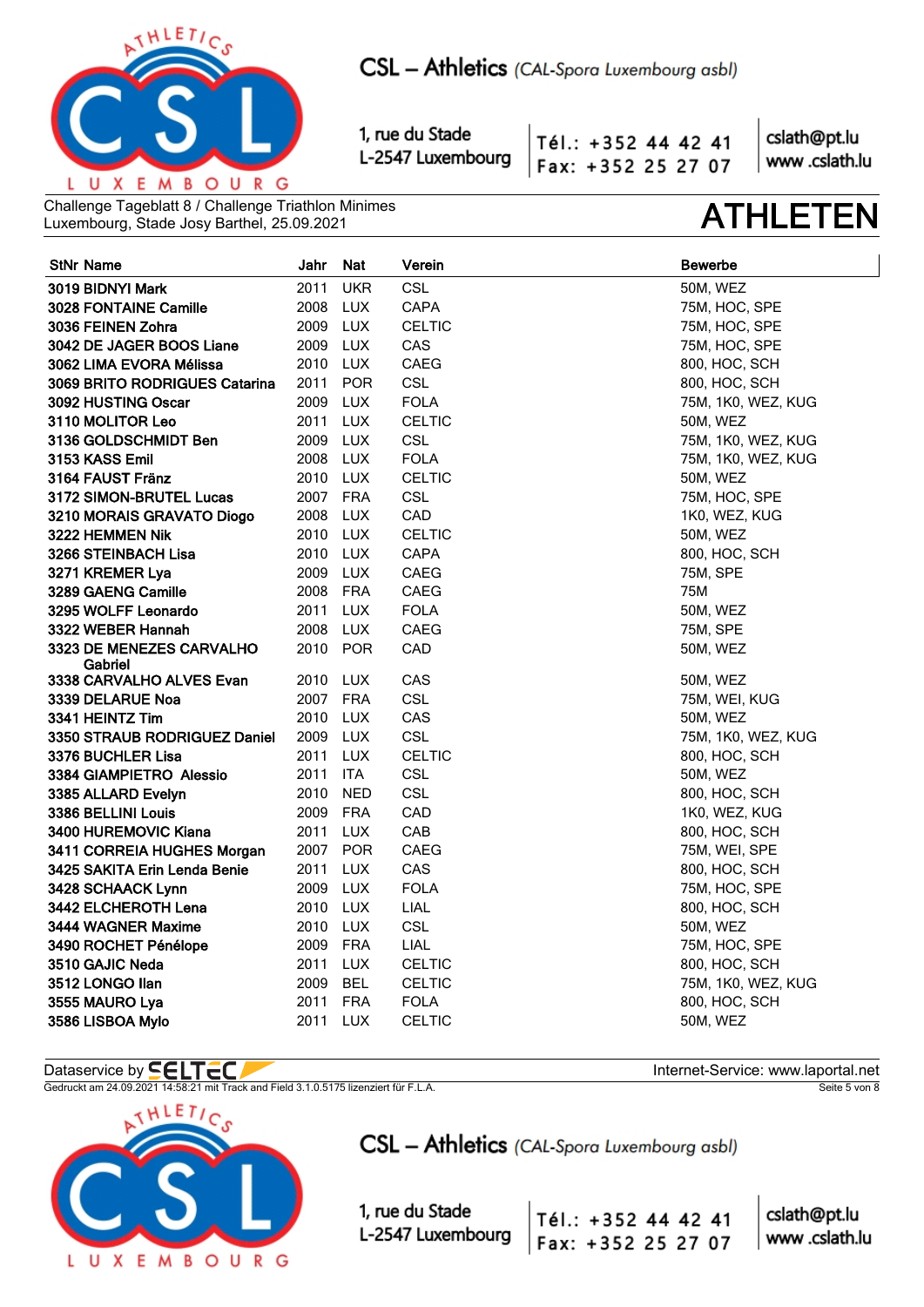

Tél.: +352 44 42 41 Fax: +352 25 27 07

cslath@pt.lu www.cslath.lu

Challenge Tageblatt 8 / Challenge Triathlon Minimes Luxembourg, Stade Josy Barthel, 25.09.2021 **ATHLETEN**

| <b>StNr Name</b>             | Jahr     | Nat                     | Verein        | <b>Bewerbe</b>     |
|------------------------------|----------|-------------------------|---------------|--------------------|
| 3616 VILLAIN Lény            | 2009     | <b>LUX</b>              | CAD           | 75M, HOC, SPE      |
| 3621 KESSELER Frédéric       | 2008 LUX |                         | <b>CSL</b>    | 75M, 1K0, WEZ, KUG |
| 3622 WEBER PETROVA Anastasia | 2010 LUX |                         | CAB           | 800, HOC, SCH      |
| 3637 THEIS Charel            | 2009 LUX |                         | CAB           | 75M, 1K0, WEZ, KUG |
| 3645 BARRAULT Chloé          | 2011 LUX |                         | <b>CSL</b>    | 800, HOC, SCH      |
| 3650 ZEIMET Laura            | 2010 LUX |                         | CAD           | 800, HOC, SCH      |
| 3654 ANGELSBERG Dan          | 2009 LUX |                         | <b>CELTIC</b> | 75M, 1K0, WEZ, KUG |
| 3690 KORNELIS Amélie         | 2010 LUX |                         | <b>CELTIC</b> | 800, HOC, SCH      |
| 3705 REUTER Amalia           | 2010 LUX |                         | CAD           | 800, HOC, SCH      |
| 3717 THILL Jo                | 2009 LUX |                         | <b>CELTIC</b> | 75M, 1K0, WEZ, KUG |
| 3728 BAUSTERT Margot         | 2010 LUX |                         | CAB           | 800, HOC, SCH      |
| 3745 KAYSER Lori             | 2011 LUX |                         | CSL           | 800, HOC, SCH      |
| 3749 MULRENNAN Paul          | 2010 LUX |                         | CAD           | 50M, WEZ           |
| 3775 VERNARDOS Vasileios     | 2010 GRC |                         | CSL           | 50M, WEZ           |
| 3784 HEMMEN Tun              | 2009 LUX |                         | <b>CELTIC</b> | 75M, 1K0, WEZ, KUG |
| 3810 MOOG Jules              | 2008 LUX |                         | CAEG          | 1K0, WEZ           |
| 3822 CECCOTTI Gaetano        | 2008 LUX |                         | CAEG          | WEZ, KUG           |
| 3830 GREGOR Niklas           | 2008 LUX |                         | <b>CELTIC</b> | 75M, 1K0, WEZ, KUG |
| 3837 FERNANDEZ Tristen       | 2010 LUX |                         | <b>CAEG</b>   | 50M, WEZ           |
| 3839 BIEUX Edwige            | 2010 LUX |                         | <b>CELTIC</b> | 800, HOC, SCH      |
| 3928 STRAZDINA Sintija       | 2008 LAT |                         | <b>CSL</b>    | 75M, HOC, SPE      |
| 3995 WILMES Yasmin           | 2009 LUX |                         | <b>FOLA</b>   | 75M, HOC, SPE      |
| 3998 WILMES Yves             | 2009 LUX |                         | <b>FOLA</b>   | 75M, 1K0, WEZ, KUG |
| 4017 HÄGELE Niklas           |          | 2006 LUX/<br><b>GER</b> | CAEG          | 1K0                |
| 4021 SCHMIT Colin            | 2007 LUX |                         | <b>CELTIC</b> | 75M, WEI, SPE      |
| 4035 BLANCHE Anastasia       | 2008 FRA |                         | <b>CSL</b>    | 75M, HOC, SPE      |
| 4038 JONES Vivienne          |          | 2011 LUX/<br><b>GBR</b> | <b>CSL</b>    | 800, HOC, SCH      |
| 4052 STRASSER Louise         | 2010 LUX |                         | <b>CELTIC</b> | 800, HOC, SCH      |
| 4059 BAN Ferenc              | 2006 HUN |                         | <b>CSL</b>    | 75M, WEI, SPE      |
| 4064 HELMINGER Yari          | 2010 LUX |                         | <b>CSL</b>    | 50M, WEZ           |
| 4065 HELMINGER Kayan         | 2009 LUX |                         | <b>CSL</b>    | 75M, 1K0, WEZ, KUG |
| 4071 THOMÉ Emma              | 2009 LUX |                         | CSL           | 75M, HOC, SPE      |
| 4089 KOTECKÝ Jáchym          | 2011 CZE |                         | <b>CELTIC</b> | <b>50M, WEZ</b>    |
| 4090 SCHMIT Vicky            | 2010 LUX |                         | CAB           | 800, HOC, SCH      |
| 4092 FAIRFAX-JONES David     | 2008 LUX |                         | CAEG          | 75M, WEZ           |
| 4115 THILL Louis             | 2010 LUX |                         | <b>CELTIC</b> | 50M, WEZ           |
| 4121 CESARI Camille          | 2011 FRA |                         | <b>FOLA</b>   | 50M, WEZ           |
| 4134 GERKE Sarah Marie       | 2011     | <b>GER</b>              | <b>CELTIC</b> | 800, HOC, SCH      |

Gedruckt am 24.09.2021 14:58:21 mit Track and Field 3.1.0.5175 lizenziert für F.L.A. Seite 6 von 8 Seite 6 von 8



CSL - Athletics (CAL-Spora Luxembourg asbl)

1, rue du Stade L-2547 Luxembourg

Dataservice by  $\blacksquare\blacksquare\blacksquare\blacksquare\blacksquare\blacksquare$ 

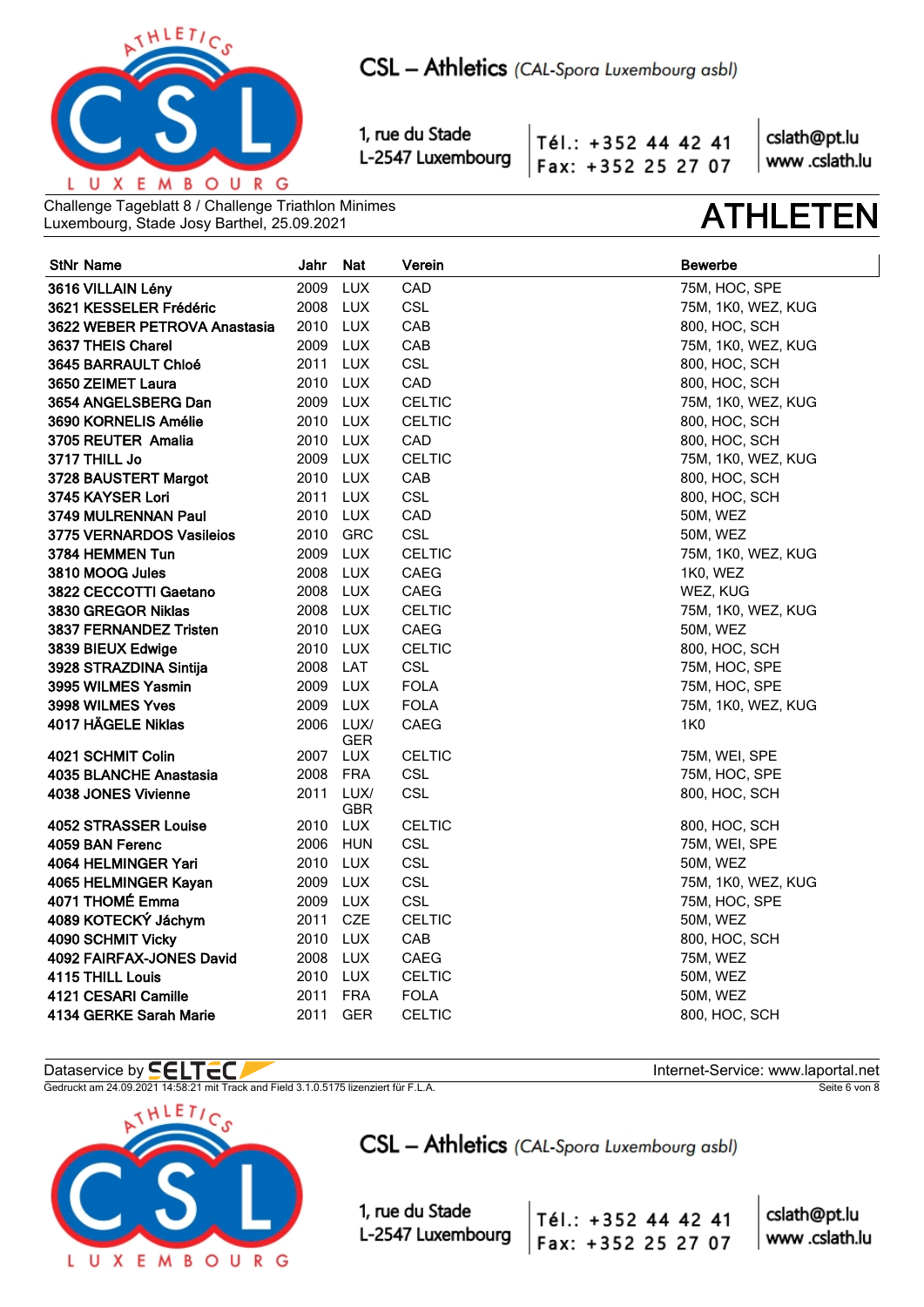

Tél.: +352 44 42 41 Fax: +352 25 27 07

cslath@pt.lu www.cslath.lu

Challenge Tageblatt 8 / Challenge Triathlon Minimes Luxembourg, Stade Josy Barthel, 25.09.2021 **ATHLETEN**

| <b>StNr Name</b>                            | Jahr     | <b>Nat</b>  | Verein        | <b>Bewerbe</b>     |
|---------------------------------------------|----------|-------------|---------------|--------------------|
| 4135 KASS Lea                               | 2009     | <b>LUX</b>  | <b>FOLA</b>   | 75M, HOC, SPE      |
| 4136 RONKAR Philip                          | 2011 LUX |             | <b>FOLA</b>   | 50M, WEZ           |
| 4139 LEISTICO Lisa                          | 2010     | <b>LUX</b>  | <b>CELTIC</b> | 800, HOC, SCH      |
| 4141 BOGDANOV Leon                          | 2009     | LUX/<br>RUS | CAS           | 75M, 1K0, WEZ, KUG |
| 4145 ALMEIDA ENCARNAÇÃO<br>Diana Flor       | 2009     | <b>POR</b>  | <b>FOLA</b>   | 75M, HOC, SPE      |
| 4146 STRASSER Amélie                        | 2008 LUX |             | <b>CELTIC</b> | 75M, HOC, SPE      |
| 4147 DABIC Max                              | 2007 LUX |             | <b>CELTIC</b> | 1K0, WEI, SPE      |
| 4161 VILLAIN Zélie                          | 2011     | LUX         | CAD           | 800, HOC, SCH      |
| 4175 RAUEN Lou                              | 2011     | <b>LUX</b>  | <b>CSL</b>    | 800, HOC, SCH      |
| 4177 ARNOULD Léo-Paul                       | 2010 FRA |             | <b>FOLA</b>   | 50M, WEZ           |
| 4182 VANACKER Cloé                          | 2008 LUX |             | CAEG          | 75M                |
| 4187 STEINBACH Sophie                       | 2011 LUX |             | <b>CAPA</b>   | 800, HOC, SCH      |
| 4204 LANNERS Mia                            | 2010     | <b>LUX</b>  | <b>CELTIC</b> | 800, HOC, SCH      |
| 4206 HULTEN Max                             | 2011     | <b>LUX</b>  | CAD           | 50M, WEZ           |
| 4211 MULLER Fränz                           | 2009     | <b>LUX</b>  | CAD           | 1K0, WEZ, KUG      |
| 4219 MBAH PAGUI Carl Irving                 | 2008     | ITA         | CAB           | 75M, 1K0, WEZ, KUG |
| 4222 PINTO Leo                              | 2010 LUX |             | CAEG          | 50M, WEZ           |
| 4227 SCHILTZ Dana                           | 2011     | <b>LUX</b>  | CAB           | 800, HOC, SCH      |
| 4228 GONÇALVES RIBEIRO Sara                 | 2010 POR |             | CAD           | 800, HOC, SCH      |
| 4230 WILWERT Alice                          | 2009 LUX |             | LIAL          | 75M, HOC, SPE      |
| 4231 KITA Yannick                           | 2008 GER |             | LIAL          | 75M, 1K0, WEZ, KUG |
| 4235 WILWERT Charlotte                      | 2008 LUX |             | LIAL          | 75M, HOC, SPE      |
| 4242 CHARLESWORTH-VON<br>KUNITZKI-NEU Clara | 2010 LUX |             | LIAL          | 800, HOC, SCH      |
| 4253 FOLSCHEID Lou                          | 2011     | <b>LUX</b>  | CAD           | 50M, WEZ           |
| 4254 SIMON-BRUTEL Arthur                    | 2009     | <b>FRA</b>  | <b>CSL</b>    | 75M, 1K0, WEZ, KUG |
| 4257 GROBEN Lee-Anne                        | 2011     | <b>LUX</b>  | CAS           | 800, HOC, SCH      |
| 4264 PEROSINO Julie                         | 2009 FRA |             | CSL           | 75M, HOC, SPE      |
| 4265 HILD Mathis                            | 2009     | LUX         | <b>CSL</b>    | 75M, 1K0, WEZ, KUG |
| 4267 SCHMITZ Joé                            | 2011     | <b>LUX</b>  | CAPA          | 50M, WEZ           |
| 4272 CHAUVIN Jules                          | 2008     | FRA         | LIAL          | 75M, 1K0, WEZ, KUG |
| 4276 MARQUES Zoe                            | 2009     | <b>LUX</b>  | <b>CELTIC</b> | 75M, HOC, SPE      |
| 4282 PERAUSKAS Zygimantas                   | 2009 LTU |             | <b>CSL</b>    | 75M, 1K0, WEZ, KUG |
| 4319 WEIS Charlotte                         | 2011     | <b>LUX</b>  | <b>CSL</b>    | 800, HOC, SCH      |
| 4327 LEYLDÉ Marie                           | 2010 FRA |             | CSL           | 800, HOC, SCH      |
| 4328 GREGORUTTI Lorenzo                     | 2010 ITA |             | <b>CSL</b>    | 50M, WEZ           |
| <b>4329 DAVRADAKIS Michalis</b>             | 2010     | <b>GRE</b>  | <b>CSL</b>    | <b>50M, WEZ</b>    |
| 4330 DECOBERT Lucie                         | 2011     | <b>LUX</b>  | <b>CSL</b>    | 800, HOC, SCH      |
| 4331                                        |          | <b>FRA</b>  |               |                    |

### Dataservice by  $\blacksquare\blacksquare\blacksquare\blacksquare\blacksquare\blacksquare$

Gedruckt am 24.09.2021 14:58:21 mit Track and Field 3.1.0.5175 lizenziert für F.L.A. Seite 7 von 8 Seite 7 von 8



CSL - Athletics (CAL-Spora Luxembourg asbl)

1, rue du Stade L-2547 Luxembourg

Tél.: +352 44 42 41

Fax: +352 25 27 07

| cslath@pt.lu   |
|----------------|
| www .cslath.lu |